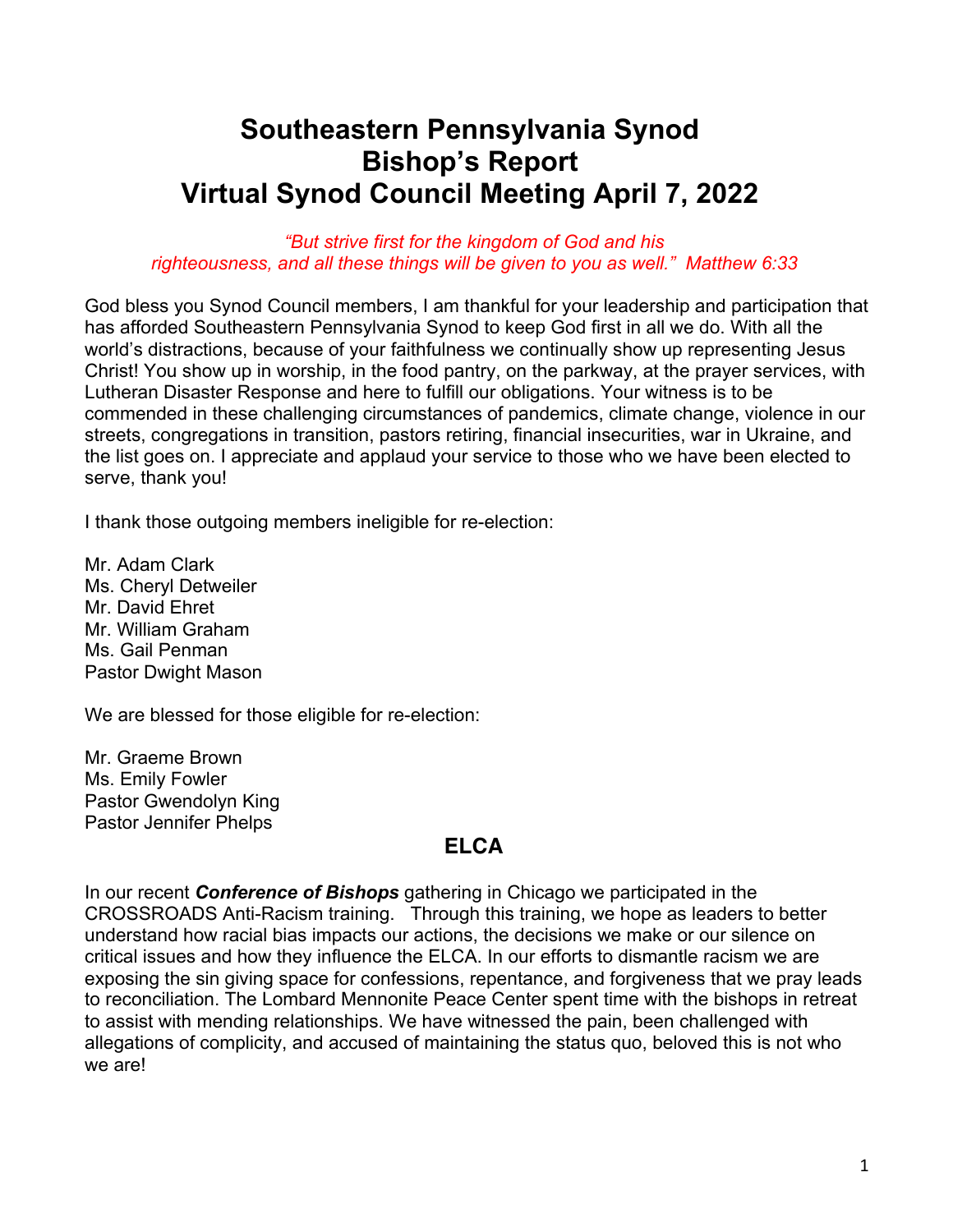This is who we are, we are making a difference across the globe with over \$23 million in donations through our congregations, social ministry organizations/agencies, advocacy organizations reaching those people in need in the margins of society. In addition to raising funds, we are collaborating closely with the following partners in the humanitarian response to the crisis in Ukraine:

- German Evangelical Lutheran Church of Ukraine (GELCU)
- Evangelical Church of the Augsburg Confession in Poland (ECACP)
- Evangelical Church of the Augsburg Confession in Romania (ECACR)
- Evangelical Church of the Augsburg Confession in Slovakia (ECACS)
- Evangelical Lutheran Church in Hungary (ELCH)
- Lutheran World Federation (LWF)
- ACT Alliance
- Church World Service (CWS)
- Hungarian Interchurch Aid (HIA)
- Phiren Amenca

With these contributions 100% go directly to support the almost four million that have fled Ukraine. For more information, please visit: www.elca.org/disaster

We continue our strong work with equipping our youth, young adults, and outdoor ministries. Our seminaries, colleges and universities continue to educate students with academics and practical applications. Innovation lab is not just a project, it is infused in every ministry, new starts or established. These few are noted to keep us on track, for additional examples visit: www.elca.org. Our Evangelical Lutheran Church in America has approximately 3.14 million baptized members in 8,894 congregations. We are 96% white, 2% African Descent, 1% Asian and 1% mixed. We in SEPA Synod continue making disciples for Christ, drawing all who will come into a deeper relationship through word and witness.

### *"God saw everything that he had made, and indeed, it was very good. And there was evening and there was morning, the sixth day." Genesis 1:31*

*The Lutheran World Federation* recognizing the urgency of climate crisis, especially as it relates to women's human rights and their ability to participate in climate action offered a 90 minute Zoom Panel. The opening remarks were given by Rev Anne Burghardt, LWF General Secretary and Ms. Ruth Ivory Moore, ELCA, served as moderator. Highlighted in the discussion is the fact that women and girls are fourteen times more likely to die because of disasters resulting from climate change than men and boys. One hope of our talk is to expand awareness of climate change, gender equality, and empowerment. I was blessed to participate as a panelist. Here is one of the questions I answered: *Why does it matter that the church is part of Climate Justice Action?* Below is my full response:

"Approximately 2.38 billion people practice some form of Christianity globally. This means that about one-third of the world's total population is Christian. We make a difference on the planet when we live out our faith. No matter, the version, biblical scriptures brims with reminders that creation belongs to God and reveals God's goodness. God instructs us to "cultivate and care" for creation. God also tells Moses in Leviticus 25 to make sure the Israelites let their land lie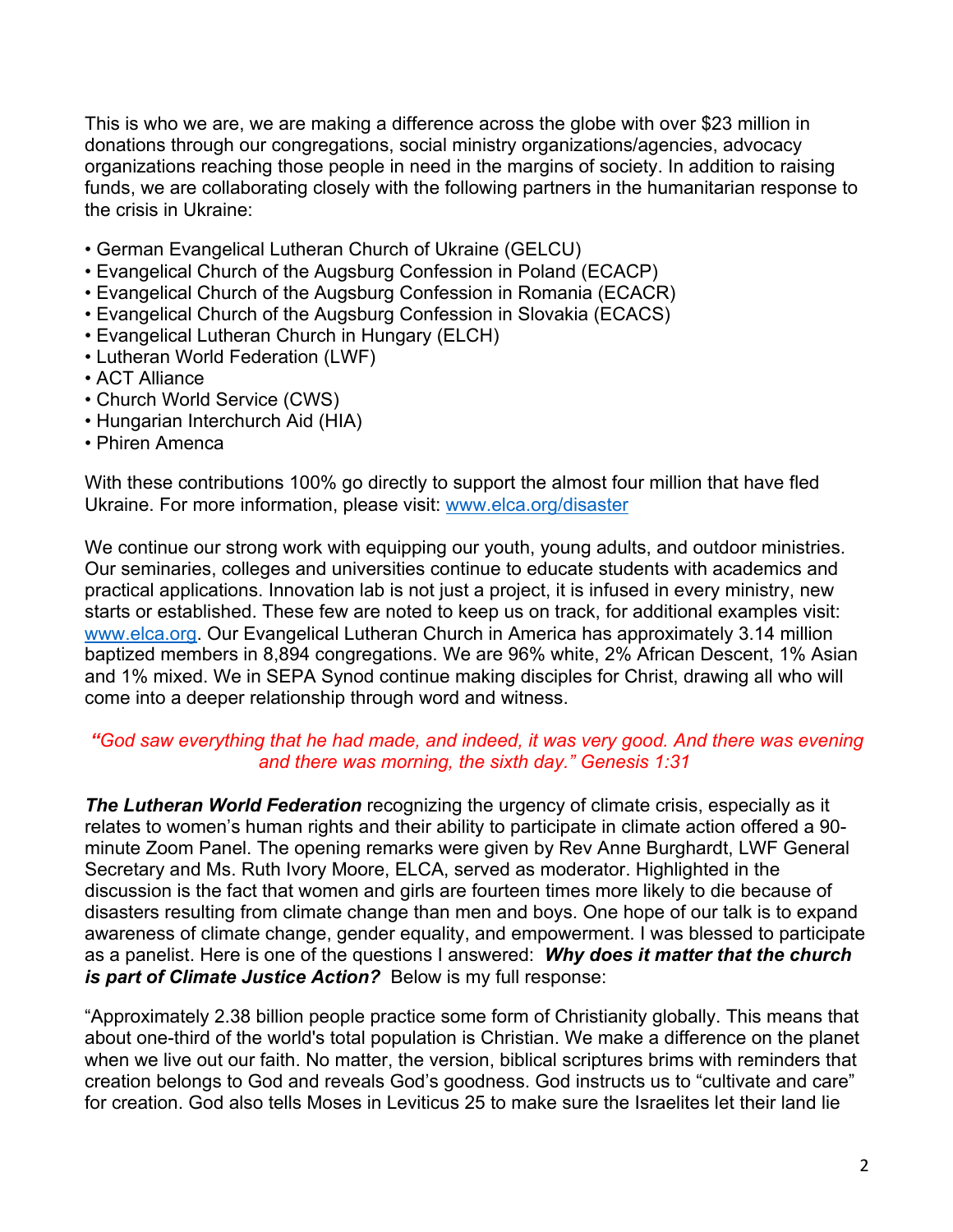fallow every 6 years, giving the land itself a Sabbath, or time to rest. Throughout scripture we hear, in the very beginning of time, God created all that is, and proclaimed it good "According to Genesis 2:15, our role within creation is to serve and to keep God's garden, the earth. "To serve," often translated "to till," invites us again to envision ourselves as servants, while "to keep" invites us to take care of the earth as God keeps and cares for us. We are called to name the animals. As God names Israel and all creation and as the shepherd calls by name each sheep, naming unites us in a caring relationship. Further, we are to live within the covenant God makes with every living thing, and even with the day and night. We are to love the earth as God loves us." The Evangelical Lutheran Church in America has outlined its commitment to environmental justice in its social statement Caring for Creation: Vision, Hope, and Justice, which is grounded in a biblical vision of God's intention for the healing and wholeness of creation as noted in the scriptural texts.

Our hope is that these texts and biblical stories taught from the cradle to the grave will impact the way we live in creation, that we will be Christian witnesses of what it means to steward the earth, to leave a legacy for our children's children. There is power in scripture and our stories, working with Ms. Julia Menzo, from Lutheran Disaster Response she reflected on Hurricane Maria, because we easily forget trauma to Black, Brown and Indigenous people. Hurricane Maria in 2017 left Puerto Rico, the US Virgin Islands, and other northeastern Caribbean Islands in ruins. It is the worst natural disaster recorded in history to affect those islands. 100% of the island was without power and over two thousand fatalities were recorded. More than 130,000 left Puerto Rico between 2017 and 2018. More than 6,000 of those survivors came to Pennsylvania. While many stayed with family and friends after arrival, and others were provided hotels from FEMA, those situations were not sustainable long term. For most, returning to Puerto Rico was also not an option. Finding affordable housing became a top priority. A collaborative effort to assist families in identifying affordable housing, included many women on a grassroots level, to assure needs where met and resources secured throughout the relocation process. Ms. Nilda Ruiz, Ms. Carmen Febo, Ms. Nydia Lugo, and Ms. Mabel Negrete, these local women from different agencies spent two years identifying housing and wrap around services for eighty families who relocated to Philadelphia where I live.

In addition, women came together to offer Camp Noah (a camp designed to help children overcome the trauma of disaster) and the upheaval of relocating to Philadelphia. This effort was led by: Pastor Lyzette Rios, Iglesia Luterana Nueva Creacion in North Philadelphia; Pastor Kathleen Kerin, St. Paul's Olney; Chaplain Julie Stumpf, and Ms. Ellen Daneke, these women served over forty children at Camp Noah.

Let me conclude the stories with a portion of our ELCA statement: We of the Evangelical Lutheran Church in America answer the call to justice and commit ourselves to its principles participation, solidarity, sufficiency, and sustainability. In applying the principles to specific situations, we face decisions made difficult by human limitation and sin. We act, not because we are certain of the outcome but because we are confident of our salvation in Christ.

Human behavior may change through economic incentive, guilt about the past, or fear about the future. But as people of biblical faith, who live together in trust and hope, our primary motivation is the call to be God's caregivers and to do justice. Visit www.elca.org social statement: Caring for Creation to get the full statement with scripture references I noted."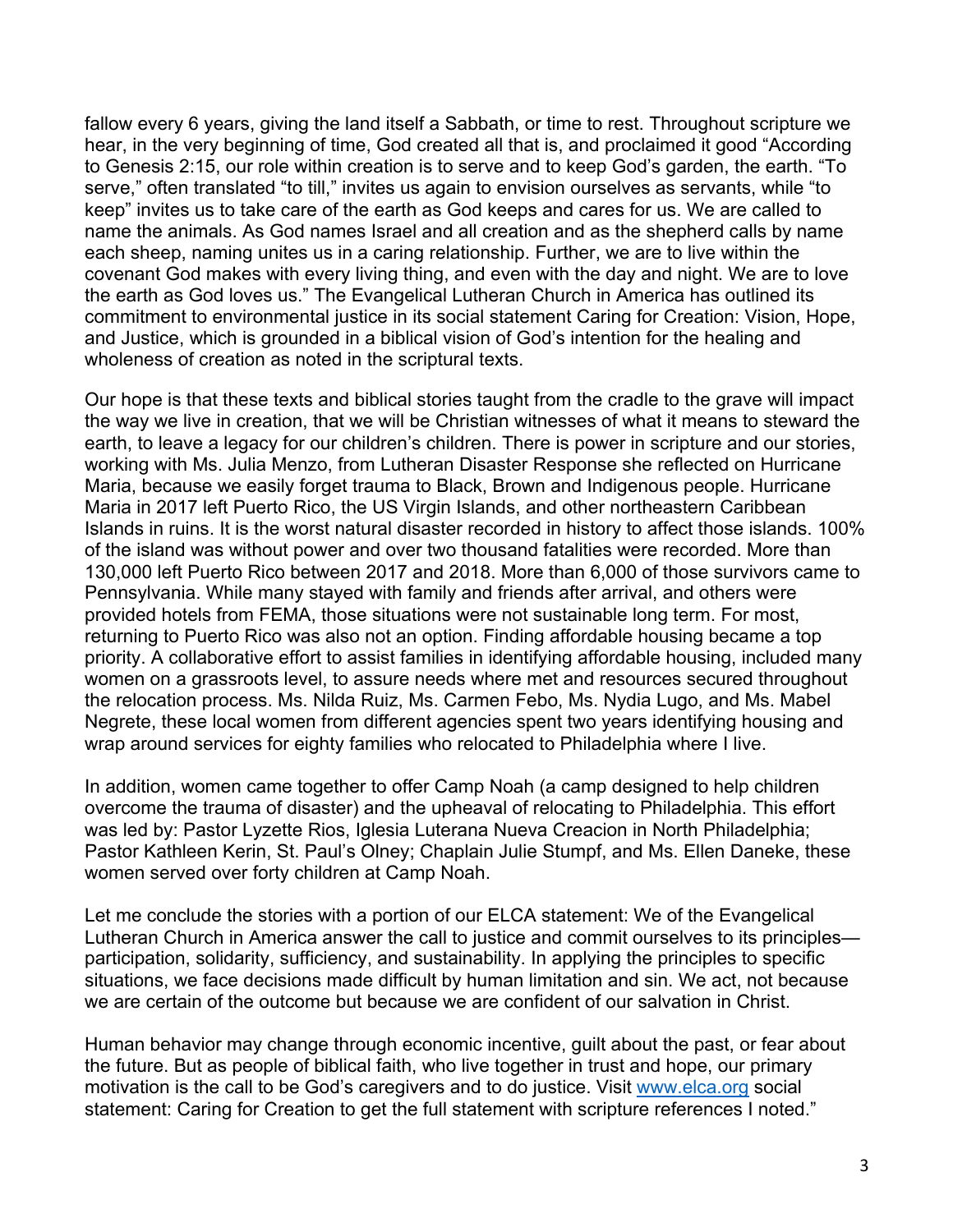*Regions 7 Bishops* continue to meet weekly for support and encouragement which continues to be a personal blessing for me in these ongoing pandemics in the church and world. We had our first seminary visit in two years, we visited Yale School of Divinity, New Haven, CT to learn about the new opportunities the school is offering incoming students. The bishops shared what we see as the current academic and practical ministry needs of Rostered Ministers in congregations/communities of faith post pandemic.

*"I have said this to you, so that in me you may have peace. In the world you face persecution. But take courage; I have conquered the world!" John 16:33*

### **Ecumenism**

We partnered with the *Presbytery of Philadelphia* (PCUSA), *Southeastern Pennsylvania Synod* (ELCA), and *United Lutheran Seminary* for *Soul Talk*, a virtual interactive equipping event led by author, pastor, teacher, and speaker, Rev. Dr. Kirk Byron Jones. Dr. Jones noted in this pandemic pastors and church leaders often feel overwhelmed because of the task at hand, Dr. Jones proposes taking utmost care of our own souls is a benevolent act. Pr. Rea, Pr. Penman and I were invited to an intimate dinner with Presbyter Ruth Santana-Grace, Dr. Jones, and a few staff from the Presbytery for more conversation on how caring for our soul prompts great creativity and imagination for what God has in store for our lives and the life of our community.

Standing in solidarity with Ukrainian people across the globe, with Archbishop Borys Gudziak, Archbishop Nelson Perez, the Reverend Glenn McDowell, Rabbi David Straus, and members from the *Religious Leaders Council and Interfaith Philadelphia* joined together in care and prayer with leaders of the Ukrainian community at Ukrainian Catholic Archeparchial Cathedral of the Immaculate Conception in Philadelphia. That Sunday was a Chesse-fare Sunday, also called Forgiveness Sunday. We gathered to ask for forgiveness toward our God and toward each other. It was a wonderful time to get reconnect with our Lord and with each other.

Our Rostered Ministers across our Synod regularly partner with community leaders to care for their neighbors. Our congregations/communities of faith are hosting or attending *interfaith services* to support the people of Ukraine. I had the privilege of joining Pr. Mukesh Cheedie and the Saints at Redeemer in Penndel, a Catholic Priest, Pastors from Regenerate, a mega Ukrainian church in Fairless Hills for a prayer service. By invitation of our Ukrainian partners to support another fundraiser, I was compelled to purchase homemade perogies as a "taste of home" for my next-door neighbor.

### *"So the churches were being strengthened in the faith, and were increasing in number daily." Acts 16:5*

*The Interfaith Philadelphia Religious Leaders Council* continue meeting to discuss how we can strengthen our collective faith witness across the five-county area to combat ongoing violence, poverty, and social suffering. RLC co-convener, Rabbi David Straus and Bryan Miller, Exec Director of Heeding God's Call, the faith-based and grassroots organization known for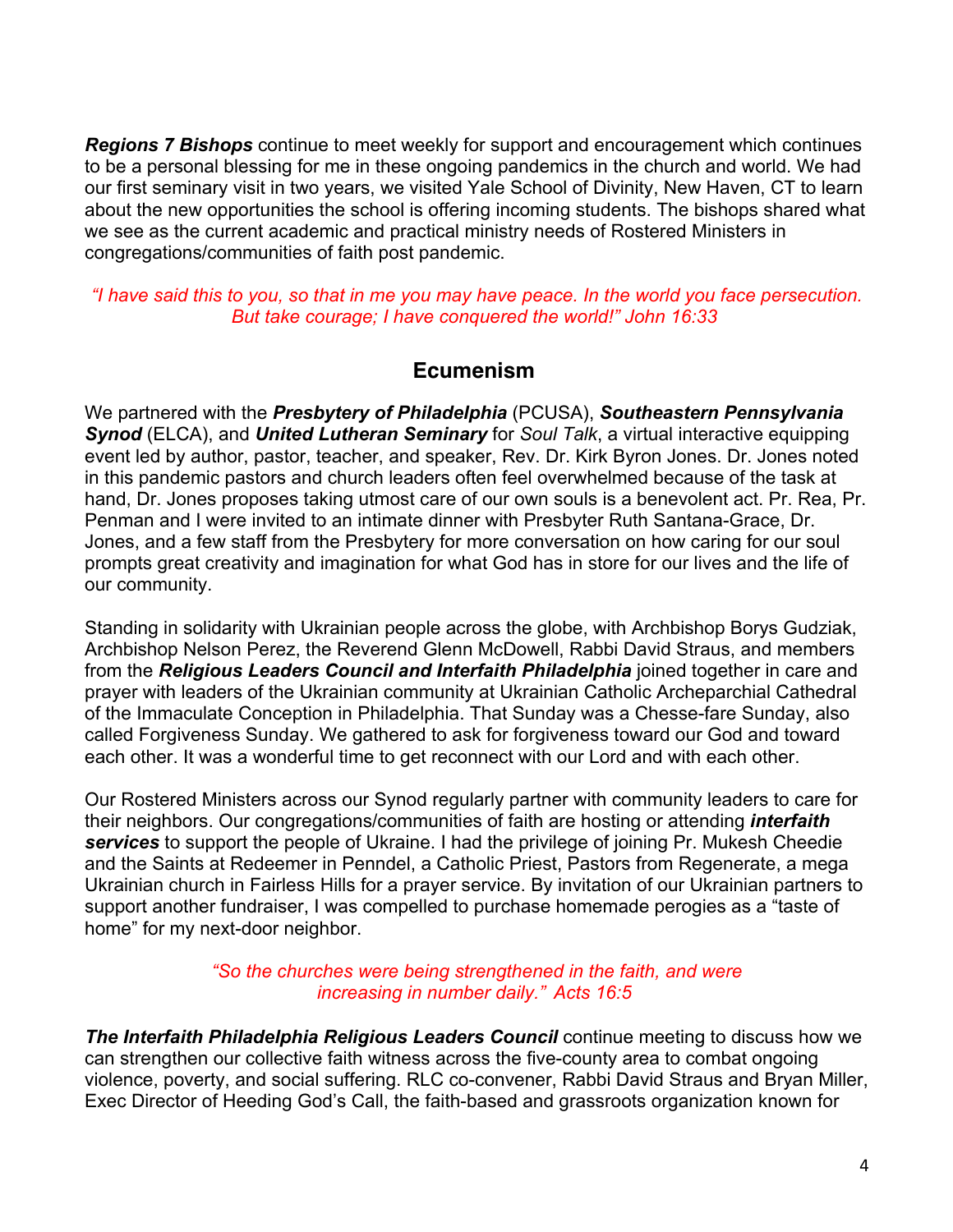forcing the closure of the city's most notorious gun shop and the colorful and portable Memorial to the Lost tee-shirt campaign to End Gun Violence, honoring those taken by gun violence and their families are leading our efforts to host a worship service. The proposed date is June 12th, we are still working on the logistic; SEPA synod has contributed \$500.00 toward this event. We are fortunate to have Pr. Fritz Fowler's voice at the table and Pr. Fisher working on providing sound equipment for the outside portion. Our hope is this event would demonstrate publicly the commitment of the Philadelphia faith community's resolve to address of the devastation of gun violence, calling for amelioration. Also, grateful to have our Co-DEMs joining these important conversations.

*Black Clergy of Philadelphia and Vicinity* continue meeting to strategize on continuing the call for vaccinations as too many Black and Brown people are still not fully vaccinated. Also, there is a push against voter suppression that is already being experienced in some areas. We are hosting conversations with potential candidates to help people make an informed decision.

The Black Clergy had its program for Women's History Month where I was blessed to be one of seven women recognized at *First in Philadelphia/Pennsylvania: Honoring Our Sheroes.* It was a spirit-filled virtual Town Hall lived streamed on Facebook.

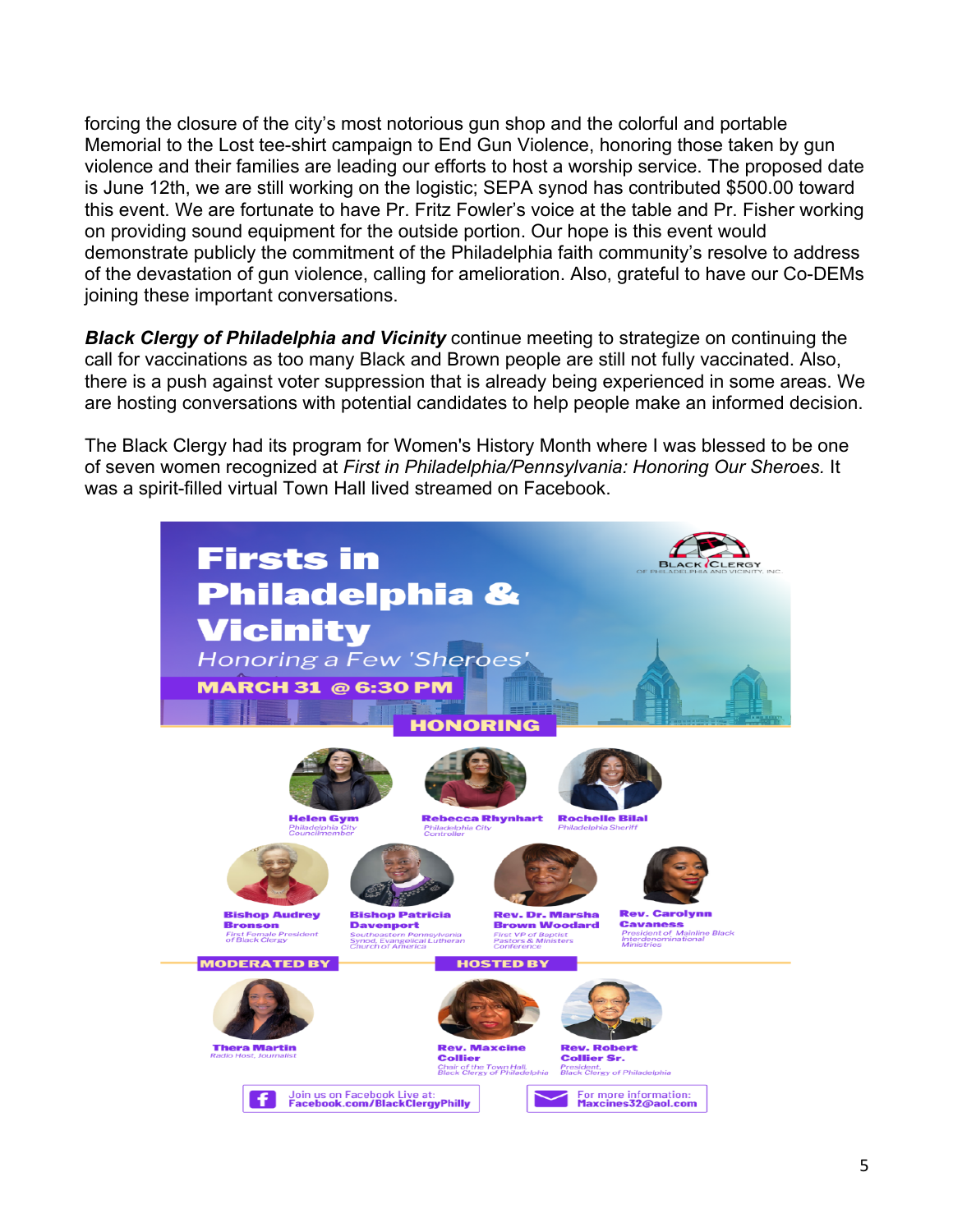*"Whatever you do, work heartily, as for the Lord and not for men, knowing that from the Lord you will receive the inheritance as your reward. You are serving the Lord Christ." Colossians 3:23-24*

### **Synod**

The ELCA numbers mentioned earlier reflect us; SEPA is 70,000 baptized members in 143 congregation. We are faith-filled, blessed to be remarkably diverse, very generous, and very service-oriented people. We are Kin-dom builders, building the beloved community one person at a time for the glory of God! We are fortunate to have a skilled and gifted team to support and accompany our Lutheran Tribe in making a difference in notable life changing grassroots ways. Let me count the ways: Senior Accountant, Mr. Martin Schwab; Communications and Mission Interpretation, Rev. Robert Fisher; Communications Assistant and Database Manager, Ms. Cynta Outterbridge; Youth, Young Adult Faith Formation, Rev. Stacey-Kyle Rea; Vocations and Leadership and Mission Advancement, Rev. Karen Sease; Directors for Evangelical Mission, Revs. Bryan Penman and Dr. Moses Suah-Dennis; and Director of Operations, Ms. Yvonne Curtis.

# **ACTIONS ON THE ROSTER**

### **Renewal - Call to Specialized Ministry**

I recommend the Southeastern Pennsylvania Synod Council extend a one-year renewable call to Specialized Ministry to **the Rev. Ghislaine Cotnoir** as Director of Spiritual Care at Artman and the Hearth at Drexel effective May 15, 2022 to May 14, 2023. This call requires an annual report to the synodical bishop for the length of this call.

**THEREFORE, BE IT RESOLVED THAT** the Southeastern Pennsylvania Synod Council extend a one-year renewable call to Specialized Ministry to the **Rev. Ghislaine Cotnoir**  beginning May 15, 2022 to May 14, 2023.

### **Renewal - Call to Unusual Circumstances**

I recommend that the Southeastern Pennsylvania Synod Council renew a call under *Unusual Circumstance to* **Rev. Leslie M. Richard** as Spiritual Director effective June 1, 2022. Pastor Richard for the last 13 years has served as a Spiritual Director in a synodical call under *Unusual Circumstance*. Pastor Richard's gifts for spiritual formation and direction have been and continue to be a high missional priority within the synod. Pastor Richard has been ordained for 33 years and served as parish pastor, assistant pastor, interim pastor, bridge pastor, contract pastor and conference dean. Calls to *Unusual Circumstances* must be renewed annually. Her current term call ends May 31, 2022.

**THEREFORE, BE IT RESOLVED** that the Southeastern Pennsylvania Synod Council, in accord with bylaw 7.41.15., in the *Constitution, Bylaws, and Continuing Resolutions of the*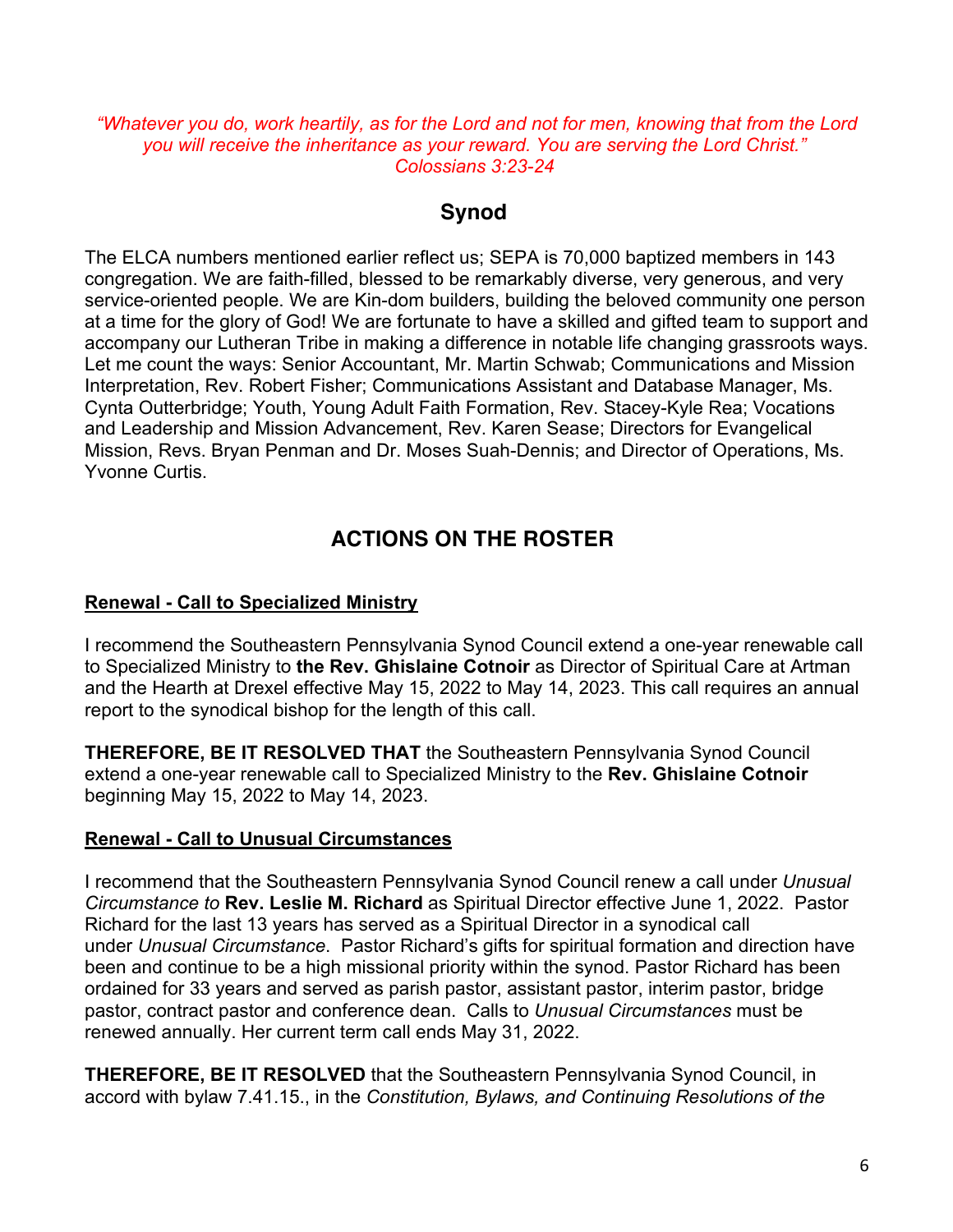*Evangelical Lutheran Church in America*, renew a call as Spiritual Director to the Rev. Leslie M. Richard under *Unusual Circumstance* for a period of one-year effective June 1, 2022.

### **On Leave Roster Renewal Request**

Rev. DeBorah Glod request 3rd year on leave effective May 1, 2022

## **Information Not Needing Action**

### **Death**

Deacon John Daniel Charles died October 9, 2021

# **Bishop's Activities**

Ordinations:0

Installations:0

Worship Services: 5 In-person 6 on-line

Celebrations (video or zoom):0

Video Messages:

Synod Meetings: 8

Individual Meetings with Staff: 10

Rostered Leaders: Zoom: 5 Telephone calls: 10 In person: 2

Lay Leaders: In person: 1 Telephone calls: 4

Full Staff Meetings: 3 Staff Telephone calls: 51 In person: 2

Deans Meetings:  1

**ELCA** 

- Region 7 Bishops Zoom: 6
- Stewardship of Life Institute Board: 0
- Conference Of Bishops (COB): 4 Formal: 2
- COB Exec. Committee:6 ELCA Bishops: 13
- Deaconess Community Board: 0 Executive Committee: 0
- Muhlenberg College Board: 0 Student Life Committee: 0